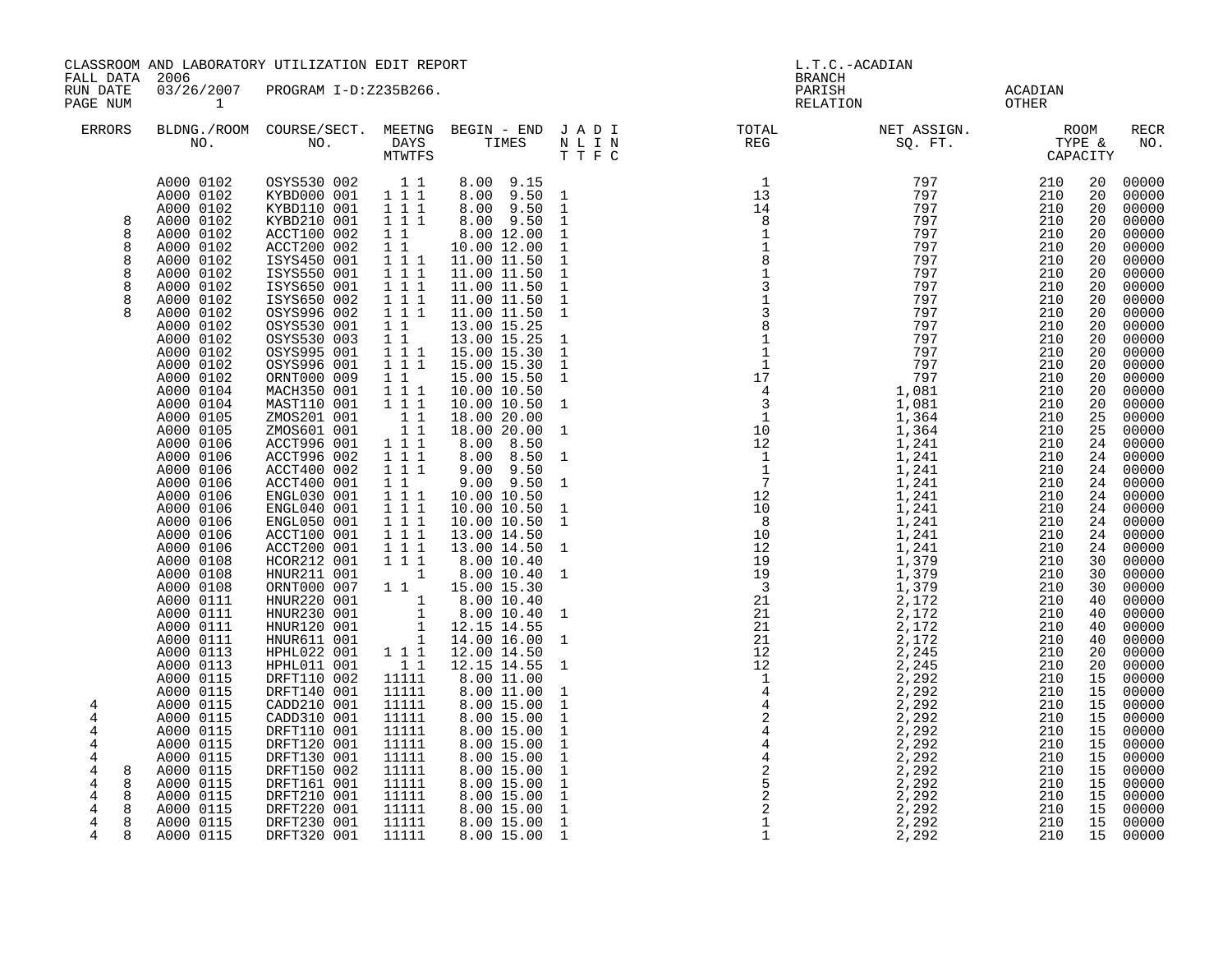| FALL DATA                                                                          | CLASSROOM AND LABORATORY UTILIZATION EDIT REPORT<br>2006                                                          |                                                                                                                                     |                                                                                                                                                                 |                                                                                                                                    |                                                                                                                              | L.T.C.-ACADIAN<br><b>BRANCH</b>                                                                          |                                                                                                                                                                                                                                                                                                                                                                                  |                                               |                                                                                                                                         |  |  |
|------------------------------------------------------------------------------------|-------------------------------------------------------------------------------------------------------------------|-------------------------------------------------------------------------------------------------------------------------------------|-----------------------------------------------------------------------------------------------------------------------------------------------------------------|------------------------------------------------------------------------------------------------------------------------------------|------------------------------------------------------------------------------------------------------------------------------|----------------------------------------------------------------------------------------------------------|----------------------------------------------------------------------------------------------------------------------------------------------------------------------------------------------------------------------------------------------------------------------------------------------------------------------------------------------------------------------------------|-----------------------------------------------|-----------------------------------------------------------------------------------------------------------------------------------------|--|--|
| RUN DATE<br>PAGE NUM                                                               | 03/26/2007<br>2                                                                                                   | PROGRAM I-D:Z235B266.                                                                                                               |                                                                                                                                                                 |                                                                                                                                    |                                                                                                                              |                                                                                                          | PARISH<br>RELATION                                                                                                                                                                                                                                                                                                                                                               | ACADIAN<br>OTHER                              |                                                                                                                                         |  |  |
| <b>ERRORS</b>                                                                      |                                                                                                                   | BLDNG./ROOM COURSE/SECT. MEETNG BEGIN – END J A D I TOTAL TOTAL DAYS TIMES N L I N REG REG REG                                      | MTWTFS                                                                                                                                                          |                                                                                                                                    | TTFC                                                                                                                         |                                                                                                          | NET ASSIGN.<br>SQ. FT. TYPE &<br>CAPACITY                                                                                                                                                                                                                                                                                                                                        |                                               | RECR<br>NO.                                                                                                                             |  |  |
| 8<br>4<br>$\overline{4}$<br>8<br>4<br>8<br>$\overline{4}$<br>8<br>4<br>8<br>4<br>8 | A000 0115<br>A000 0115<br>A000 0115<br>A000 0115<br>A000 0115<br>A000 0115<br>A000 0117                           | DRFT330 001<br>DRFT431 001<br>DRFT531 001<br>DRFT631 001<br>JOBS450 004<br>ORNT000 008<br>AHRE000 001                               | 11111<br>11111<br>11111<br>11111<br>11111<br>11111<br>111                                                                                                       | 8.00 15.00 1<br>8.00 15.00<br>8.00 15.00<br>8.00 15.00<br>8.00 15.00<br>8.00 15.00<br>8.00 8.50                                    | $\mathbf{1}$<br>$\mathbf{1}$<br>$\mathbf 1$<br>$\mathbf{1}$<br>$\mathbf{1}$                                                  |                                                                                                          | 2,292<br>2,292<br>2,292<br>2,292<br>2,292<br>1,980                                                                                                                                                                                                                                                                                                                               |                                               | 15<br>00000<br>15<br>00000<br>00000<br>15<br>00000<br>15<br>15<br>15<br>00000<br>30                                                     |  |  |
|                                                                                    | A000 0117<br>A000 0117<br>A000 0117<br>A000 0117<br>A000 0117<br>A000 0117<br>A000 0117<br>A000 0117<br>A000 0117 | MATH010 002<br>AHMA000 001<br>CPTR000 001<br>AHEN000 001<br>AHSC000 001<br>CPTR640 001<br>DVEN090 001<br>DVMA090 001<br>DVRE090 001 | 111<br>$\begin{array}{rr} & 1 & 1 \\ & 1 & 1 \end{array}$<br>1 1 1<br>$\overline{\mathbf{1}}$<br>$1\quad1$<br>$\begin{array}{c}\n1 \\ 1 \\ 1 \\ 1\n\end{array}$ | 8.00 8.50<br>8.00 9.15<br>$8.00$ $9.15$<br>$9.00$ $9.50$<br>9.00 10.40<br>11.00 11.50<br>13.00 13.50<br>13.00 13.50<br>13.00 13.50 | 1<br>$\mathbf{1}$<br>$\mathbf{1}$<br>$\mathbf{1}$<br>$\mathbf{1}$<br>$\mathbf{1}$<br>$\mathbf{1}$                            |                                                                                                          | 2, 292<br>2, 292<br>2, 292<br>2, 292<br>2, 292<br>2, 292<br>2, 292<br>2, 210<br>210<br>210<br>210<br>210<br>1, 980<br>1, 980<br>1, 980<br>1, 980<br>1, 980<br>1, 980<br>1, 980<br>1, 980<br>1, 980<br>1, 980<br>1, 980<br>1, 980<br>1, 980<br>210<br>210<br>210<br>210<br>210<br>210<br>210<br><br>1,980<br>1,980<br>1,980<br>1,980<br>1,980<br>1,980<br>1,980<br>1,980<br>1,980 |                                               | 00000<br>30<br>00000<br>30<br>00000<br>30<br>00000<br>30<br>00000<br>30<br>$00000$<br>$00000$<br>30<br>30<br>00000<br>30<br>00000<br>30 |  |  |
| 4<br>4<br>4<br>4                                                                   | A000 0117<br>A000 0117<br>A000 0117<br>A000 0117<br>B000 0201<br>B000 0201<br>B000 0201<br>B000 0201              | MAST210 001<br>DVMA090 002<br>JOBS2450003<br>CPTR640 002<br>JOBS450 001<br>MTTC120 001<br>MTTC210 001<br>MTTC230 001                | 1 1 1<br>11111<br>$1\quad1$<br>111<br>11111<br>11111<br>11111<br>11111                                                                                          | 13.00 14.50<br>13.00 15.00<br>13.40 14.30<br>15.00 16.15<br>8.00 14.50<br>8.00 14.50<br>8.00 14.50<br>8.00 14.50                   | $\mathbf{1}$<br>$\mathbf{1}$<br>$\mathbf{1}$<br>$\mathbf{1}$<br>$\mathbf{1}$<br>$\mathbf{1}$                                 |                                                                                                          | 1,980<br>1,980<br>1,980<br>1,980<br>4,898                                                                                                                                                                                                                                                                                                                                        |                                               | 00000<br>30<br>00000<br>30<br>00000<br>30<br>00000<br>30<br>$00000$<br>00000<br>20<br>20<br>00000<br>20<br>00000<br>20                  |  |  |
| 4<br>4<br>4<br>4<br>4<br>4<br>4<br>4                                               | B000 0201<br>B000 0201<br>B000 0201<br>B000 0201<br>B000 0201<br>B000 0201<br>B000 0201<br>B000 0201              | MTTC310 001<br>MTTC320 001<br>MTTC331 001<br>MTTC410 001<br>MTTC431 001<br>MTTC510 001<br>MTTC710 001<br>ORNT000 005                | 11111<br>11111<br>11111<br>11111<br>11111<br>11111<br>11111<br>11111                                                                                            | 8.00 14.50<br>8.00 14.50<br>8.00 14.50<br>8.00 14.50<br>8.00 14.50<br>8.00 14.50<br>8.00 14.50<br>8.00 14.50                       | $\mathbf{1}$<br>$\mathbf{1}$<br>$\mathbf{1}$<br>$\mathbf{1}$<br>$\mathbf{1}$<br>$\mathbf{1}$<br>$\mathbf{1}$<br>$\mathbf{1}$ |                                                                                                          | 4,898<br>4,898<br>4,898<br>4,898<br>4,898                                                                                                                                                                                                                                                                                                                                        | 210<br>210<br>210<br>210<br>210               | $00000$<br>00000<br>00000<br>20<br>20<br>20<br>00000<br>20<br>00000<br>20<br>00000<br>20<br>00000<br>20<br>00000<br>20                  |  |  |
| 4<br>8<br>$\overline{4}$<br>4<br>4<br>4<br>4<br>9                                  | B000 0201<br>B000 0201<br>B000 0202<br>B000 0202<br>B000 0202<br>B000 0202                                        | ORNT000 006<br>MTTC110 001<br>DPET110 001<br>DPET120 001<br>DPET130 001<br>DPET130 001                                              | 11111<br>11111<br>11111<br>11111<br>11111<br>11111                                                                                                              | 8.00 14.50<br>8.00 14.80<br>8.00 14.50<br>8.00 14.50<br>8.00 14.50<br>8.00 14.50                                                   | $\mathbf{1}$<br>$\mathbf{1}$<br>$\mathbf{1}$<br>1                                                                            |                                                                                                          | 4,898<br>4,898<br>3,972<br>3,972<br>3,972<br>3,972                                                                                                                                                                                                                                                                                                                               | 210<br>210<br>210<br>210<br>210<br>210        | 00000<br>20<br>00000<br>20<br>00000<br>20<br>00000<br>20<br>00000<br>20<br>20                                                           |  |  |
| 4<br>4<br>9<br>4<br>4<br>7<br>4<br>4<br>4<br>9                                     | B000 0202<br>B000 0202<br>B000 0202<br>B000 0202<br>B000 0202<br>B000 0202<br>B000 0202                           | DPET140 001<br>DPET140 001<br>DPET141 001<br>DPET150 001<br>DPET210 001<br>DPET220 001<br>DPET220 001                               | 11111<br>11111<br>11111<br>11111<br>11111<br>11111<br>11111                                                                                                     | 8.00 14.50<br>8.00 14.50<br>8.00 14.50<br>8.00 14.50<br>8.00 14.50<br>8.00 14.50<br>8.00 14.50                                     | $\mathbf{1}$<br>$\mathbf{1}$<br>$\mathbf{1}$<br>$\mathbf{1}$<br>$\mathbf{1}$                                                 |                                                                                                          | 3,972<br>3,972<br>3,972<br>3,972<br>3,972<br>3,972<br>3,972                                                                                                                                                                                                                                                                                                                      | 210<br>210<br>210<br>210<br>210<br>210<br>210 | 20<br>00000<br>20<br>00000<br>00000<br>20<br>20<br>00000<br>00000<br>20<br>20<br>00000<br>20                                            |  |  |
| 8<br>4<br>4<br>8<br>4<br>89<br>4<br>8<br>4<br>8<br>8<br>4                          | B000 0202<br>B000 0202<br>B000 0202<br>B000 0202<br>B000 0202<br>B000 0202                                        | DPET231 001<br>DPET240 001<br>DPET240 001<br>DPET310 001<br>DPET320 001<br>DPET330 001                                              | 11111<br>11111<br>11111<br>11111<br>11111<br>11111                                                                                                              | 8.00 14.50<br>8.00 14.50<br>8.00 14.50<br>8.00 14.50<br>8.00 14.50<br>8.00 14.50                                                   | $\mathbf{1}$<br>1<br>$\mathbf{1}$<br>$1\,$<br>$\mathbf{1}$                                                                   | $\frac{3}{2}$<br>$\frac{2}{1}$<br>$\frac{5}{2}$<br>$\frac{2}{1}$<br>$\frac{1}{5}$<br>$\overline{3}$<br>5 | 3,972<br>3,972<br>3,972<br>3,972<br>3,972<br>3,972                                                                                                                                                                                                                                                                                                                               | 210<br>210<br>210<br>210<br>210<br>210        | 00000<br>20<br>$00000$<br>00000<br>20<br>20<br>00000<br>20<br>00000<br>20<br>00000<br>20                                                |  |  |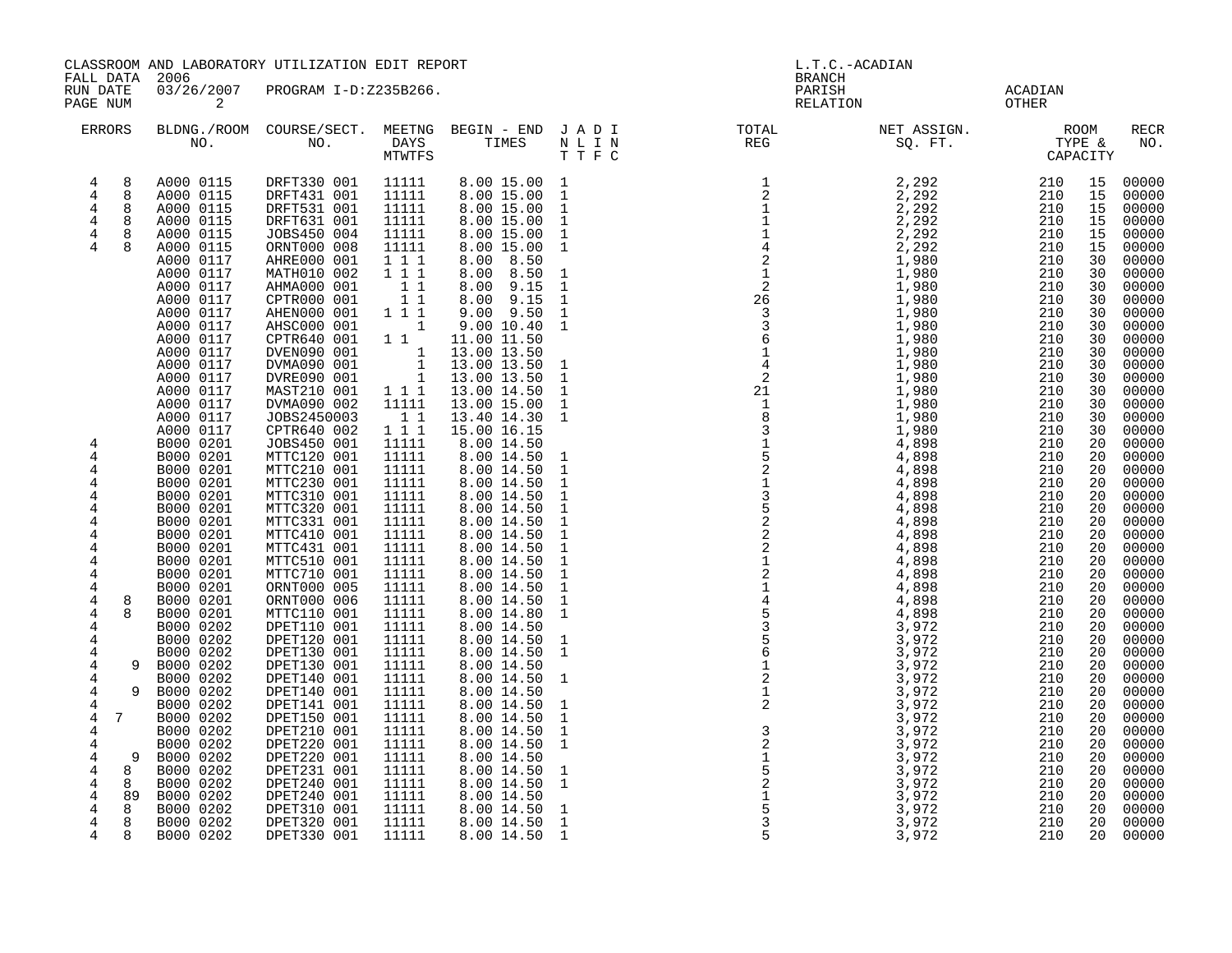| CLASSROOM AND LABORATORY UTILIZATION EDIT REPORT<br>2006<br>FALL DATA<br>03/26/2007<br>RUN DATE<br>PROGRAM I-D:Z235B266.<br>PAGE NUM<br>3                    |                                                                                                                                                                                                                                                                                                                                                                                                                                                                     |                                                                                                                                                                                                                                                                                                                                                                                                                                                                                                                                                         |                                                                                                                                                                                                                                                                                                                   |                                                                                                                                                                                                                                                                                                                                                                                                                                                                                                         | L.T.C.-ACADIAN<br><b>BRANCH</b><br>PARISH<br>RELATION                                                                                                                                                                                                                                                                                                             | ACADIAN<br>OTHER                                                                                                                                                                 |                                                                                                                                                                                                                                                                                     |                                                                                                                                                                                                                       |                                                                                                                                                                                        |                                                                                                                                                                                                                                                                                                                         |
|--------------------------------------------------------------------------------------------------------------------------------------------------------------|---------------------------------------------------------------------------------------------------------------------------------------------------------------------------------------------------------------------------------------------------------------------------------------------------------------------------------------------------------------------------------------------------------------------------------------------------------------------|---------------------------------------------------------------------------------------------------------------------------------------------------------------------------------------------------------------------------------------------------------------------------------------------------------------------------------------------------------------------------------------------------------------------------------------------------------------------------------------------------------------------------------------------------------|-------------------------------------------------------------------------------------------------------------------------------------------------------------------------------------------------------------------------------------------------------------------------------------------------------------------|---------------------------------------------------------------------------------------------------------------------------------------------------------------------------------------------------------------------------------------------------------------------------------------------------------------------------------------------------------------------------------------------------------------------------------------------------------------------------------------------------------|-------------------------------------------------------------------------------------------------------------------------------------------------------------------------------------------------------------------------------------------------------------------------------------------------------------------------------------------------------------------|----------------------------------------------------------------------------------------------------------------------------------------------------------------------------------|-------------------------------------------------------------------------------------------------------------------------------------------------------------------------------------------------------------------------------------------------------------------------------------|-----------------------------------------------------------------------------------------------------------------------------------------------------------------------------------------------------------------------|----------------------------------------------------------------------------------------------------------------------------------------------------------------------------------------|-------------------------------------------------------------------------------------------------------------------------------------------------------------------------------------------------------------------------------------------------------------------------------------------------------------------------|
| <b>ERRORS</b>                                                                                                                                                | BLDNG./ROOM<br>NO.                                                                                                                                                                                                                                                                                                                                                                                                                                                  | COURSE/SECT.<br>NO.                                                                                                                                                                                                                                                                                                                                                                                                                                                                                                                                     | MEETNG<br><b>DAYS</b><br>MTWTFS                                                                                                                                                                                                                                                                                   | BEGIN - END JADI<br>TIMES                                                                                                                                                                                                                                                                                                                                                                                                                                                                               | NLIN<br>TTFC                                                                                                                                                                                                                                                                                                                                                      | TOTAL<br>REG                                                                                                                                                                     | NET ASSIGN.<br>SQ. FT.                                                                                                                                                                                                                                                              | CAPACITY                                                                                                                                                                                                              | ROOM<br>TYPE &                                                                                                                                                                         | <b>RECR</b><br>NO.                                                                                                                                                                                                                                                                                                      |
| 4<br>4<br>4<br>4<br>4<br>4<br>9<br>4<br>8<br>4<br>8<br>4<br>8<br>4<br>8<br>8<br>4<br>8<br>4<br>4<br>8<br>4<br>8<br>8<br>4<br>4<br>8<br>4<br>4<br>4<br>4<br>4 | B000 0202<br>B000 0207<br>B000 0207<br>B000 0207<br>B000 0207<br>B000 0207<br>B000 0207<br>B000 0207<br>B000 0207<br>B000 0208<br>B000 0208<br>B000 0208<br>B000 0208<br>B000 0208<br>B000 0208<br>B000 0208<br>B000 0208<br>B000 0208<br>B000 0208<br>B000 0208<br>B000 0208<br>B000 0208<br>B000 0208<br>B000 0208<br>B000 0208<br>B000 0208<br>B000 0208<br>B000 0208<br>B000 0208<br>B000 0208<br>B000 0208<br>0000 0000<br>0000 0000<br>0000 0000<br>0000 0000 | ORNT000 003<br>CTDP131 004<br>CTDP131 005<br>CTDP131 007<br>CTDP131 008<br>CTDP140 003<br>CTDP140 005<br>CTDP211 001<br>CTDP211 003<br>WEDL110 001<br>WEDL120 001<br>WEDL310 001<br><b>WELD110 001</b><br>WELD110 002<br>WELD111 001<br>WELD111 002<br>WELD130 001<br>WELD140 001<br>WELD210 001<br>WELD210 001<br>WELD230 001<br>WELD310 001<br>WELD310 002<br>WELD311 001<br>WELD311 002<br>WELD320 002<br>WELD410 001<br>WELD411 001<br>WELD412 001<br>WELD420 001<br><b>WELD510 001</b><br>HNUR122 002<br>HNUR122 001<br>HNUR222 001<br>HNUR232 001 | 11111<br>11111<br>11111<br>11111<br>11111<br>11111<br>11111<br>11111<br>11111<br>11111<br>11111<br>11111<br>11111<br>11111<br>11111<br>11111<br>11111<br>11111<br>11111<br>11111<br>11111<br>11111<br>11111<br>11111<br>11111<br>11111<br>11111<br>11111<br>11111<br>11111<br>11111<br>1 1 1<br>111<br>111<br>111 | 15.00 15.30<br>7.00 16.00<br>7.00 16.00<br>7.00 16.00<br>7.00 16.00<br>7.00 16.00<br>7.00 16.00<br>7.00 16.00<br>7.00 16.00<br>8.00 14.50<br>8.00 14.50<br>8.00 14.50<br>8.00 14.50<br>8.00 14.50<br>8.00 14.50<br>8.00 14.50<br>8.00 14.50<br>8.00 14.50<br>8.00 14.50<br>8.00 14.50<br>8.00 14.50<br>8.00 14.50<br>8.00 14.50<br>8.00 14.50<br>8.00 14.50<br>8.00 14.50<br>8.00 14.50<br>8.00 14.50<br>8.00 14.50<br>8.00 14.50<br>8.00 14.50<br>6.30 15.30<br>6.30 15.30<br>6.30 15.30<br>6.30 15.30 | 1<br>$\mathbf{1}$<br>$\mathbf{1}$<br>$\mathbf{1}$<br>$\mathbf 1$<br>$\mathbf{1}$<br>1<br>1<br>1<br>$\mathbf{1}$<br>$\mathbf{1}$<br>$\mathbf 1$<br>$\mathbf{1}$<br>$\mathbf{1}$<br>$\mathbf{1}$<br>1<br>$\mathbf{1}$<br>1<br>$\mathbf{1}$<br>$\mathbf{1}$<br>1<br>$\mathbf{1}$<br>$\mathbf{1}$<br>$\mathbf 1$<br>$\mathbf{1}$<br>$\mathbf{1}$<br>1<br>$\mathbf{1}$ | $\begin{array}{r} 5 \\ 2 \\ 2 \\ 2 \\ 3 \\ 3 \\ 3 \\ 4 \\ 5 \\ 1 \\ 5 \\ 1 \\ 8 \\ 3 \\ 2 \\ \end{array}$<br>35183221165222321164<br>$\overline{8}$<br>6<br>10<br>11<br>11<br>11 | 3,972<br>4,739<br>4,739<br>4,739<br>4,739<br>4,739<br>4,739<br>4,739<br>4,739<br>6,156<br>6,156<br>6,156<br>6,156<br>6,156<br>6,156<br>6,156<br>6,156<br>6,156<br>6,156<br>6,156<br>6,156<br>6,156<br>6,156<br>6,156<br>6,156<br>6,156<br>6,156<br>6,156<br>6,156<br>6,156<br>6,156 | 210<br>210<br>210<br>210<br>210<br>210<br>210<br>210<br>210<br>210<br>210<br>210<br>210<br>210<br>210<br>210<br>210<br>210<br>210<br>210<br>210<br>210<br>210<br>210<br>210<br>210<br>210<br>210<br>210<br>210<br>210 | 20<br>15<br>15<br>15<br>15<br>15<br>15<br>15<br>15<br>24<br>24<br>24<br>24<br>24<br>24<br>24<br>24<br>24<br>24<br>24<br>24<br>24<br>24<br>24<br>24<br>24<br>24<br>24<br>24<br>24<br>24 | 00000<br>00000<br>00000<br>00000<br>00000<br>00000<br>00000<br>00000<br>00000<br>00000<br>00000<br>00000<br>00000<br>00000<br>00000<br>00000<br>00000<br>00000<br>00000<br>00000<br>00000<br>00000<br>00000<br>00000<br>00000<br>00000<br>00000<br>00000<br>00000<br>00000<br>00000<br>00000<br>00000<br>00000<br>00000 |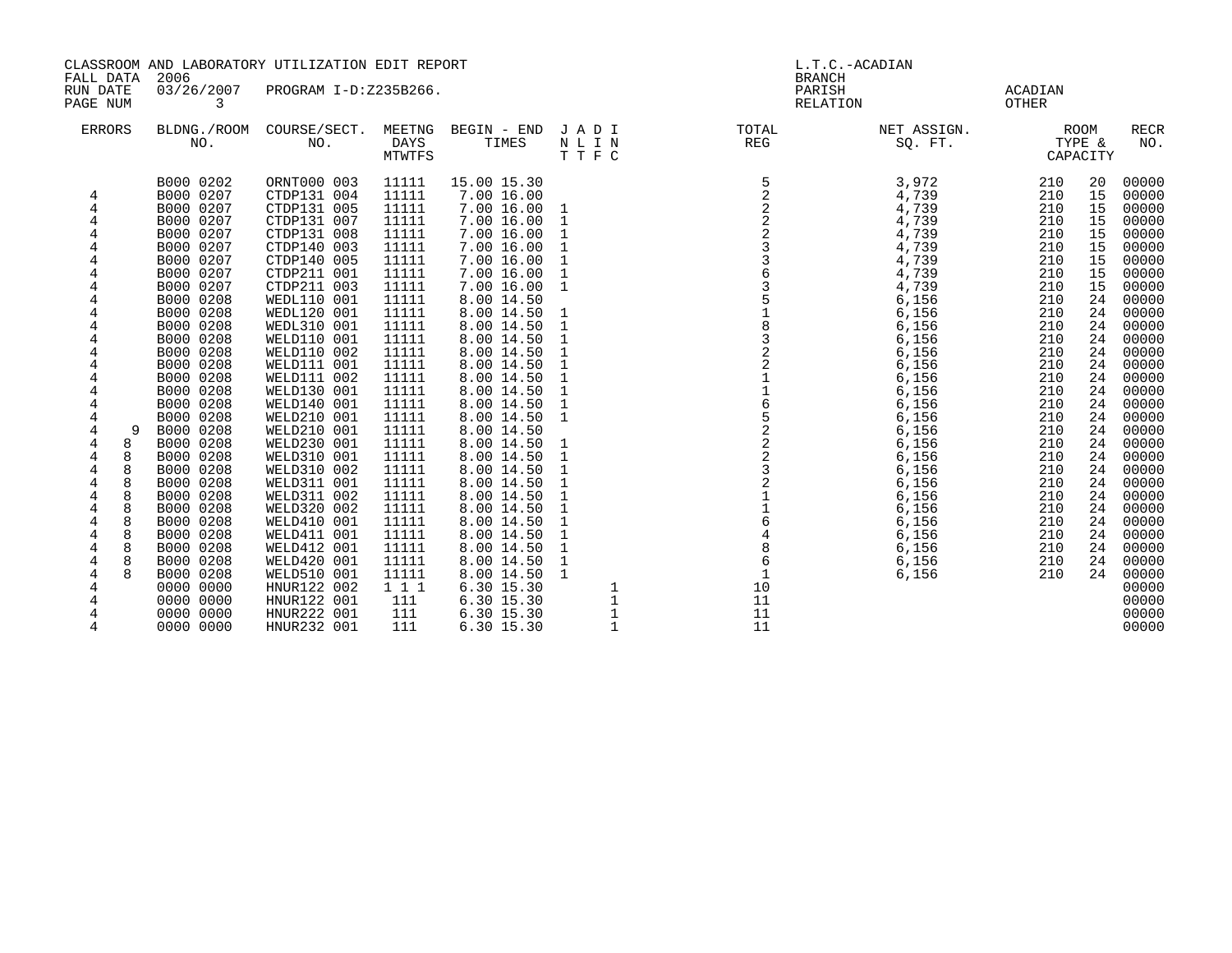## E R R O R P A G E L.T.C.-ACADIAN

| <b>ERROR</b> | $\overline{\phantom{0}}$ |  |                                               |  | CLASS AND LABORATORY UTILIZATION FILE DOES NOT MATCH WITH BLDGS AND ROOMS FILE. |                                                                                               |  |
|--------------|--------------------------|--|-----------------------------------------------|--|---------------------------------------------------------------------------------|-----------------------------------------------------------------------------------------------|--|
|              |                          |  |                                               |  |                                                                                 | . BUILDING. AND CLASS FILES MUST ALL MATCH.  IF THE ROOM NUMBER ON THE UTILIZATION IS CORRECT |  |
|              |                          |  | THE ROOM SHOULD TO BE ADDED TO THE ROOM FILE. |  |                                                                                 |                                                                                               |  |

ERROR 2 - THERE SHOULD BE AT LEAST ONE ENTRY IN THE DAYS-OF-WEEK-COURSE-MEETS FIELD.

ERROR 3 - BEGIN-END-TIME FIELDS MUST BE BETWEEN 06.00 AND 23.00

|  |  | ERROR 4 - WARNING - CLASS TIME EXCEEDS 5 HOURS. |  |  |
|--|--|-------------------------------------------------|--|--|
|--|--|-------------------------------------------------|--|--|

| ×<br>۰. |  |
|---------|--|
|         |  |

- ERROR 5 ROOM TYPE INVALID FOR TEACHING CLASS, CLASSES CANNOT BE SCHEDULED IN ROOMS DESIGNATED AS CIRCULATION, CUSTODIAL OR MECHANICAL.
- ERROR 7 THE TOTAL REGISTRANTS FIELD MUST NOT BE BLANK OR ZEROS 1
- ERROR 8 WARNING EXCEEDS THE CAPACITY OF THE ROOM BY 50% (IF THIS IS A JOINT CLASS ITS REGISTRANTS ARE INCLUDED). 39 PLEASE CHECK THE CAPACITY OF THE ROOM AS IT APPEARS ON THE ROOM FILE.

ERROR 9 - UNLESS THERE IS A JOINT CLASS, ALTERNATE WEEKS OR INCONSISTENT MEETING TIMES, THERE SHOULD BE NO DUPLICATES. 5

| TOTAL ERRORS (INCLUDING WARNINGS)                                                                  | 127        |
|----------------------------------------------------------------------------------------------------|------------|
| TOTAL NUMBER OF RECORDS READ<br>TOTAL NUMBER OF RECORDS ACCEPTED FOR SPACE UTILIZATION COMPUTATION | 137<br>127 |
| NUMBER OF JOINT-CLASS RECORDS                                                                      | 105        |
| NUMBER OF ALTERATE WEEKS RECORDS                                                                   |            |
| NUMBER OF DIFFERENT TIMES RECORDS                                                                  |            |
| NUMBER OF INCONSISTENT RECORDS                                                                     |            |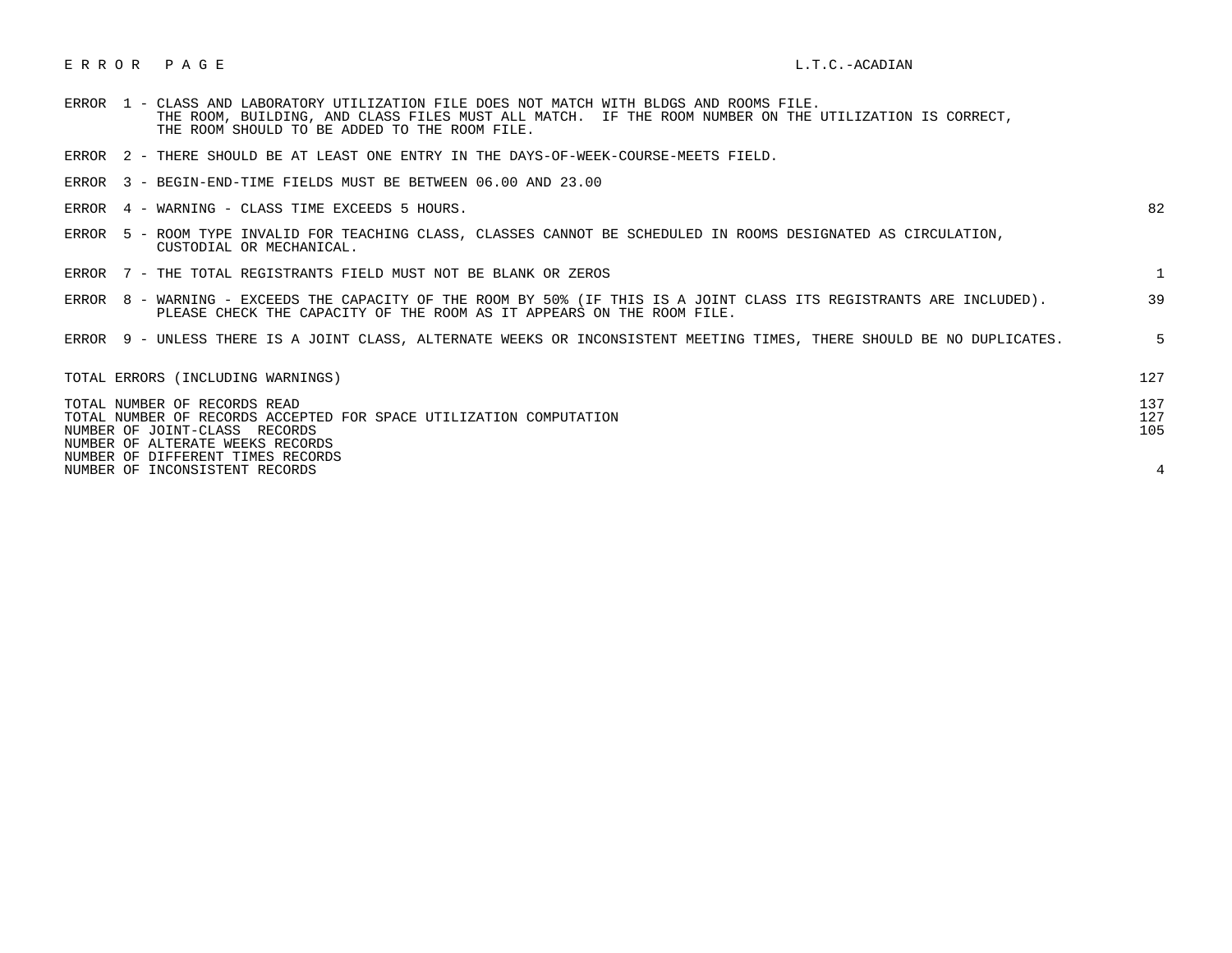|                                                                                      | DAY USE         | NIGHT USE       | тотаь           |  |
|--------------------------------------------------------------------------------------|-----------------|-----------------|-----------------|--|
|                                                                                      | $(0600 - 1700)$ | $(1700 - 2300)$ | $(0600 - 2300)$ |  |
| *LABORATORY FACILITIES                                                               |                 |                 |                 |  |
| TOTAL NUMBER OF ROOMS                                                                |                 |                 | 16              |  |
| TOTAL NUMBER OF STATIONS (CAPACITY)                                                  |                 |                 | 373             |  |
| WEEKLY STUDENT CONTACT HOURS                                                         | 9246            | 44              | 9290            |  |
| WEEKLY TOTAL OF ROOMS AVAILABLE - COUNTED IN HALF HOUR INCREMENTS                    | 1440            | 800             | 2240            |  |
| WEEKLY TOTAL OF ROOMS IN USE - COUNTED IN HALF HOUR INCREMENTS                       | 5554            | 16              | 5570            |  |
| WEEKLY TOTAL OF STUDENT STATIONS AVAILABLE - COUNTED IN HALF HOUR INCREMENTS         | 33570           | 18650           | 52220           |  |
| WEEKLY TOTAL OF STATIONS AVAILABLE IN ROOMS IN USE - COUNTED IN HALF HOUR INCREMENTS | 109356          | 400             | 109756          |  |
| WEEKLY TOTAL OF STATIONS IN USE - COUNTED IN HALF HOUR INCREMENTS                    | 18492           | 88              | 18580           |  |
| PERCENT OF ROOMS IN USE TO ROOMS AVAILABLE                                           | 385.7           | 2.0             | 248.7           |  |
| PERCENT OF STATIONS IN USE TO STATIONS AVAILABLE                                     | 55.1            | . 5             | 35.6            |  |
| PERCENT OF STATIONS IN USE TO STATIONS AVAILABLE IN OCCUPIED ROOMS                   | 16.9            | 22.0            | 16.9            |  |
|                                                                                      |                 |                 |                 |  |
|                                                                                      | DAY USE         | NIGHT USE       | TOTAL           |  |
|                                                                                      | $(0600 - 1700)$ | $(1700 - 2300)$ | $(0600 - 2300)$ |  |
| CLASS LABORATORY                                                                     |                 |                 |                 |  |
| TOTAL NUMBER OF ROOMS                                                                |                 |                 | 16              |  |
| TOTAL NUMBER OF STATIONS (CAPACITY)                                                  |                 |                 | 373             |  |
| WEEKLY STUDENT CONTACT HOURS                                                         | 9246            | 44              | 9290            |  |
| WEEKLY TOTAL OF ROOMS AVAILABLE - COUNTED IN HALF HOUR INCREMENTS                    | 1440            | 800             | 2240            |  |
| WEEKLY TOTAL OF ROOMS IN USE - COUNTED IN HALF HOUR INCREMENTS                       | 5554            | 16              | 5570            |  |
| WEEKLY TOTAL OF STUDENT STATIONS AVAILABLE - COUNTED IN HALF HOUR INCREMENTS         | 33570           | 18650           | 52220           |  |
| WEEKLY TOTAL OF STATIONS AVAILABLE IN ROOMS IN USE - COUNTED IN HALF HOUR INCREMENTS | 109356          | 400             | 109756          |  |
| WEEKLY TOTAL OF STATIONS IN USE - COUNTED IN HALF HOUR INCREMENTS                    | 18492           | 88              | 18580           |  |
| PERCENT OF ROOMS IN USE TO ROOMS AVAILABLE                                           | 385.7           | 2.0             | 248.7           |  |
| PERCENT OF STATIONS IN USE TO STATIONS AVAILABLE                                     | 55.1            | . 5             | 35.6            |  |
| PERCENT OF STATIONS IN USE TO STATIONS AVAILABLE IN OCCUPIED ROOMS                   | 16.9            | 22.0            | 16.9            |  |